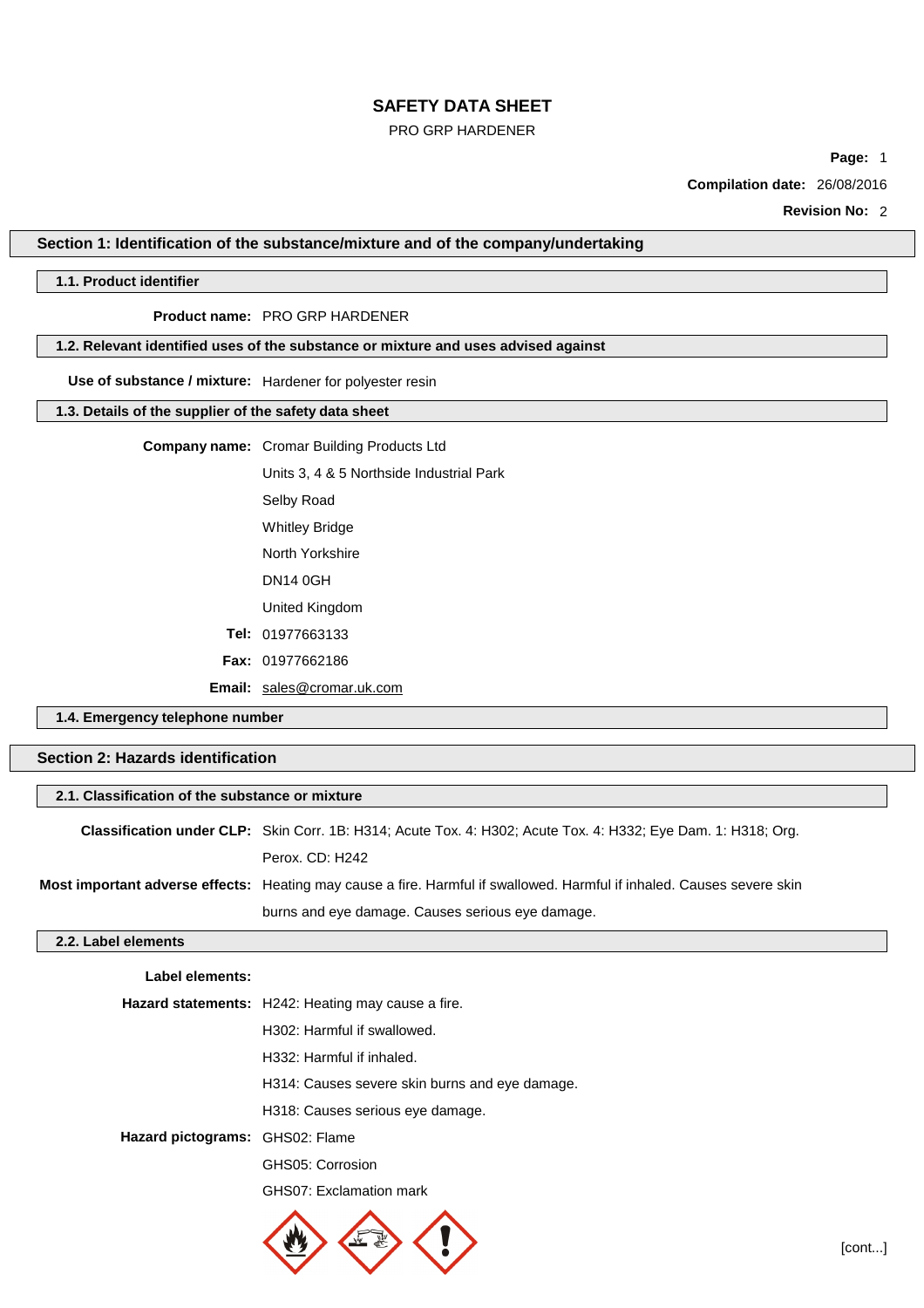#### PRO GRP HARDENER

**Signal words:** Danger **Precautionary statements:** P102: Keep out of reach of children. P210: Keep away from heat, hot surfaces, sparks, open flames and other ignition sources. No smoking. P260: Do not breathe dust/fumes/gas/mist/vapours/spray. P280: Wear protective gloves/protective clothing/eye protection/face protection. P301+312: IF SWALLOWED: Call a if you feel unwell. P301+330+331: IF SWALLOWED: rinse mouth. Do NOT induce vomiting.

## **2.3. Other hazards**

**PBT:** This product is not identified as a PBT/vPvB substance.

### **Section 3: Composition/information on ingredients**

## **3.2. Mixtures**

#### **Hazardous ingredients:**

## METHYLETHYLKETONEPEROXIDE

| <b>EINECS</b> | CAS       | PBT/WEL | CLP Classification                      | Percent |
|---------------|-----------|---------|-----------------------------------------|---------|
| 215-661-2     | 1338-23-4 |         | Org. Perox. CD: H242; Skin Corr. 1B:    | 30-50%  |
|               |           |         | H314; Acute Tox. 4: H302; Acute Tox. 4: |         |
|               |           |         | H332; Eye Dam. 1: H318                  |         |

### HYDROGEN PEROXIDE SOLUTION

| 231-765-0 | 7722-84-1 | - | Ox. Liq. 1: H271; Acute Tox. 4: H332; | 1-10% |
|-----------|-----------|---|---------------------------------------|-------|
|           |           |   | Acute Tox. 4: H302; Skin Corr. 1A:    |       |
|           |           |   | H314                                  |       |
|           |           |   |                                       |       |

#### 2-METHYLPENTANE-2,4-DIOL

| 203-489-0 | بـ741-7<br>ט. |  | . 2: H315<br>Skin Irrit.<br>2: H319:<br>Trrit. 2:<br>ьvе | 10% |
|-----------|---------------|--|----------------------------------------------------------|-----|
|-----------|---------------|--|----------------------------------------------------------|-----|

#### **Section 4: First aid measures**

#### **4.1. Description of first aid measures**

**Skin contact:** Wash immediately with plenty of soap and water.

**Eye contact:** Bathe the eye with running water for 15 minutes.

**Ingestion:** Wash out mouth with water. Do not induce vomiting. If conscious, give half a litre of water to drink immediately. Transfer to hospital as soon as possible.

**Inhalation:** Remove casualty from exposure ensuring one's own safety whilst doing so. Consult a doctor.

#### **4.2. Most important symptoms and effects, both acute and delayed**

**Skin contact:** There may be mild irritation at the site of contact.

**Eye contact:** There may be irritation and redness.

**Ingestion:** There may be soreness and redness of the mouth and throat. There may be difficulty

swallowing. Nausea and stomach pain may occur. There may be vomiting.

**Page:** 2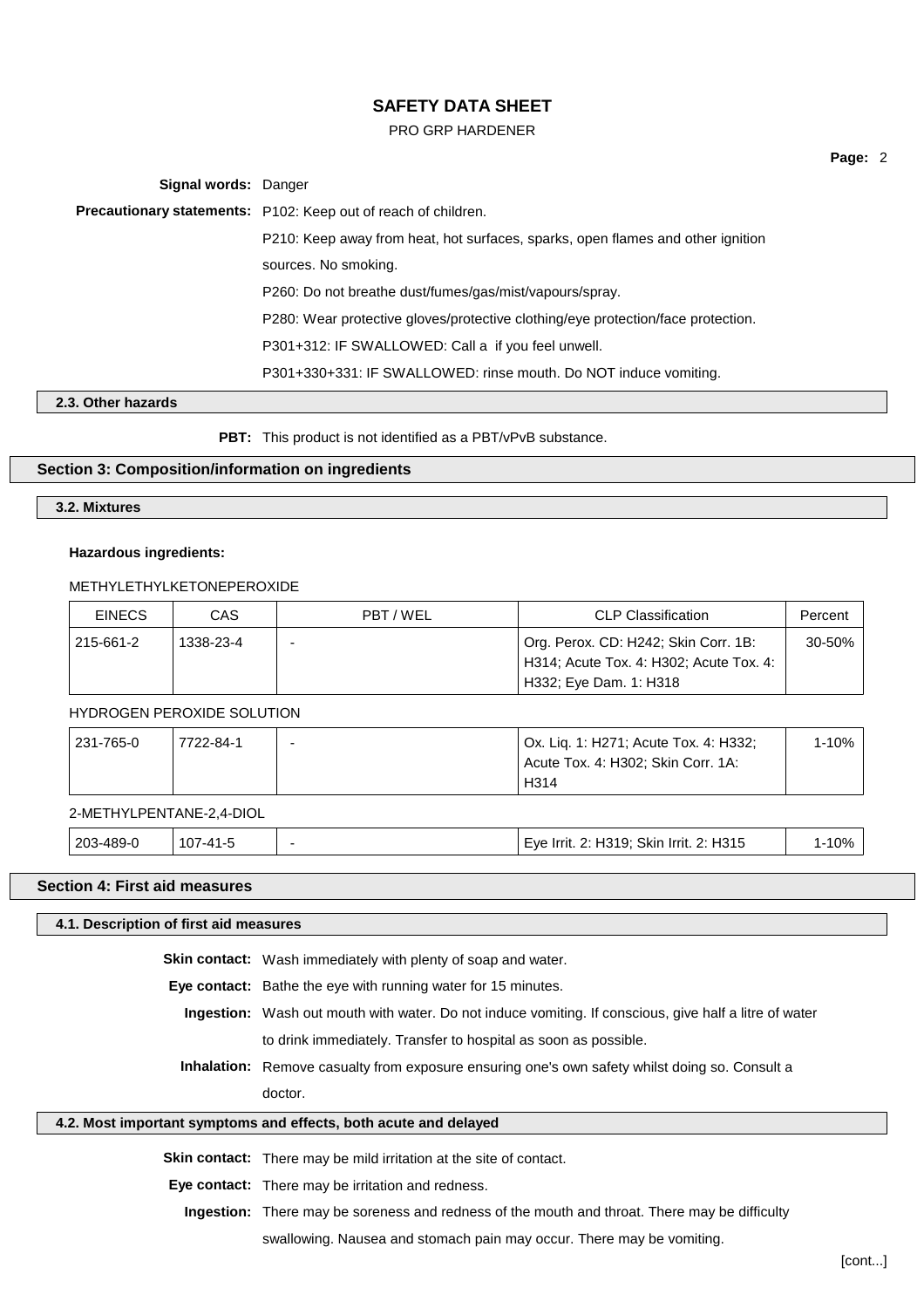#### PRO GRP HARDENER

**Page:** 3

**Inhalation:** Absorption through the lungs can occur causing symptoms similar to those of ingestion.

**Delayed / immediate effects:** Immediate effects can be expected after short-term exposure.

#### **4.3. Indication of any immediate medical attention and special treatment needed**

**Immediate / special treatment:** Not applicable.

## **Section 5: Fire-fighting measures**

## **5.1. Extinguishing media**

**Extinguishing media:** Suitable extinguishing media for the surrounding fire should be used. Use water spray

to cool containers.

#### **5.2. Special hazards arising from the substance or mixture**

**Exposure hazards:** In combustion emits toxic fumes.

## **5.3. Advice for fire-fighters**

**Advice for fire-fighters:** Wear self-contained breathing apparatus. Wear protective clothing to prevent contact with skin and eyes.

#### **Section 6: Accidental release measures**

#### **6.1. Personal precautions, protective equipment and emergency procedures**

**Personal precautions:** Refer to section 8 of SDS for personal protection details. Mark out the contaminated area with signs and prevent access to unauthorised personnel. Turn leaking containers leak-side up to prevent the escape of liquid.

#### **6.2. Environmental precautions**

**Environmental precautions:** Do not discharge into drains or rivers. Contain the spillage using bunding.

#### **6.3. Methods and material for containment and cleaning up**

**Clean-up procedures:** Absorb into dry earth or sand. Transfer to a closable, labelled salvage container for

disposal by an appropriate method.

#### **6.4. Reference to other sections**

**Reference to other sections:** Refer to section 8 of SDS.

**Section 7: Handling and storage**

#### **7.1. Precautions for safe handling**

**Handling requirements:** Avoid the formation or spread of mists in the air. Avoid direct contact with the substance.

#### **7.2. Conditions for safe storage, including any incompatibilities**

**Storage conditions:** Store in a cool, well ventilated area. Keep container tightly closed.

**7.3. Specific end use(s)**

**Specific end use(s):** No data available.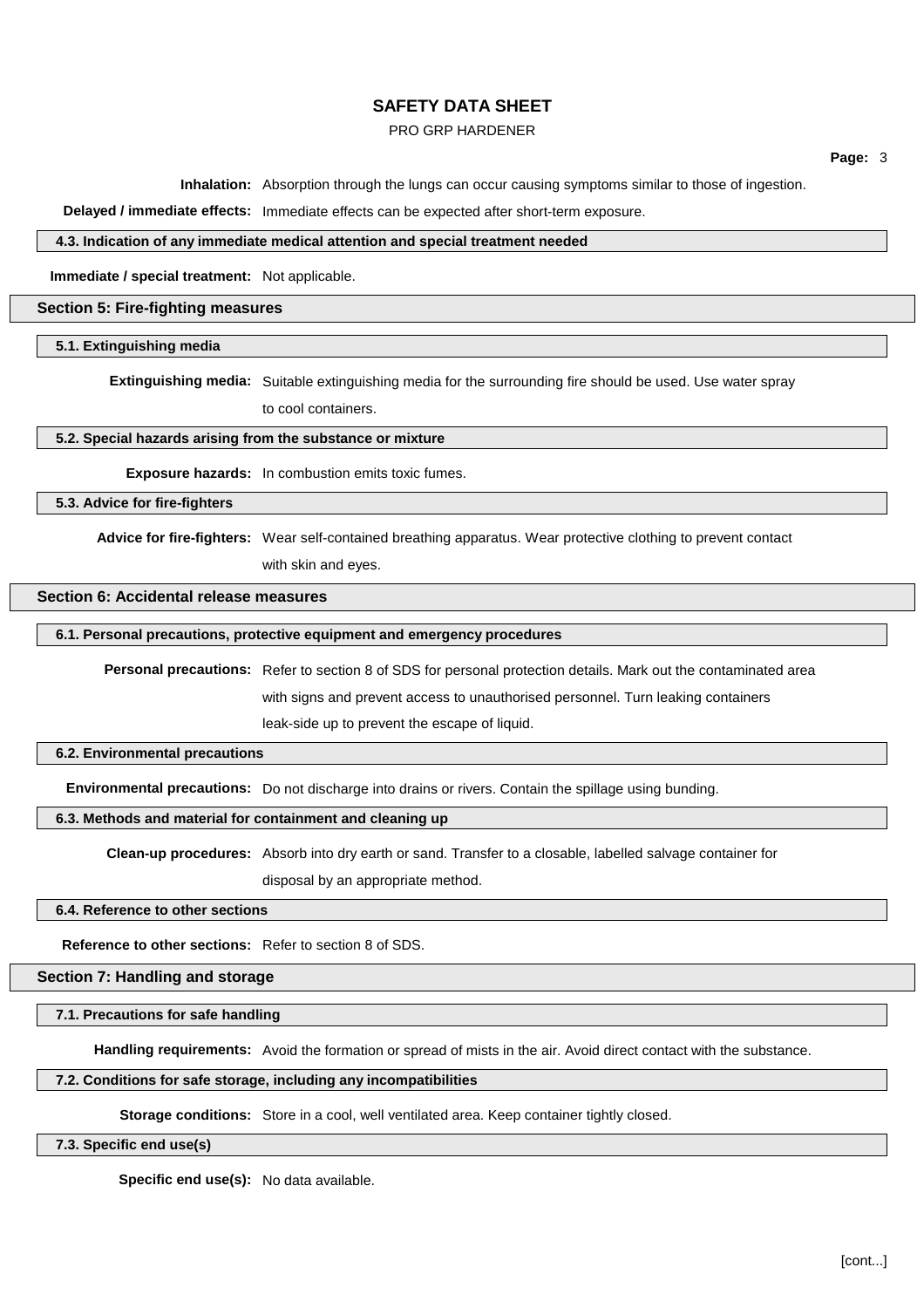### PRO GRP HARDENER

**Page:** 4

## **Section 8: Exposure controls/personal protection**

## **8.1. Control parameters**

**Workplace exposure limits:** No data available.

#### **DNEL/PNEC Values**

**DNEL / PNEC** No data available.

### **8.2. Exposure controls**

**Respiratory protection:** Respiratory protection not required.

**Hand protection:** Protective gloves.

**Eye protection:** Safety glasses. Ensure eye bath is to hand.

**Skin protection:** Protective clothing.

## **Section 9: Physical and chemical properties**

## **9.1. Information on basic physical and chemical properties**

| <b>State: Liquid</b>                                    |                                                   |                                  |
|---------------------------------------------------------|---------------------------------------------------|----------------------------------|
|                                                         |                                                   |                                  |
|                                                         | <b>Colour: Colourless</b>                         |                                  |
|                                                         | <b>Odour:</b> Barely perceptible odour            |                                  |
| <b>Evaporation rate: Slow</b>                           |                                                   |                                  |
|                                                         | <b>Oxidising:</b> Oxidising (by EC criteria)      |                                  |
| <b>Solubility in water:</b> No data available.          |                                                   |                                  |
|                                                         | Also soluble in: Most organic solvents.           |                                  |
|                                                         | <b>Viscosity: Non-viscous</b>                     |                                  |
| <b>Boiling point/range °C:</b> No data available.       | <b>Melting point/range °C:</b> No data available. |                                  |
| <b>Flammability limits %: lower:</b> No data available. |                                                   | <b>upper:</b> No data available. |
| Flash point°C: 80                                       | Vapour pressure: No data available.               |                                  |
| Relative density: 1.11-1.13                             |                                                   | <b>pH:</b> Not applicable.       |
|                                                         | <b>VOC g/l:</b> No data available.                |                                  |

## **9.2. Other information**

**Other information:** Decomposition temperature  $>= 60 °C$ , SADT (UN test H.4), SADT possible at

temperatures above approximately 60 °C.

#### **Section 10: Stability and reactivity**

## **10.1. Reactivity**

**Reactivity:** Stable under recommended transport or storage conditions.

## **10.2. Chemical stability**

**Chemical stability:** Stable under normal conditions.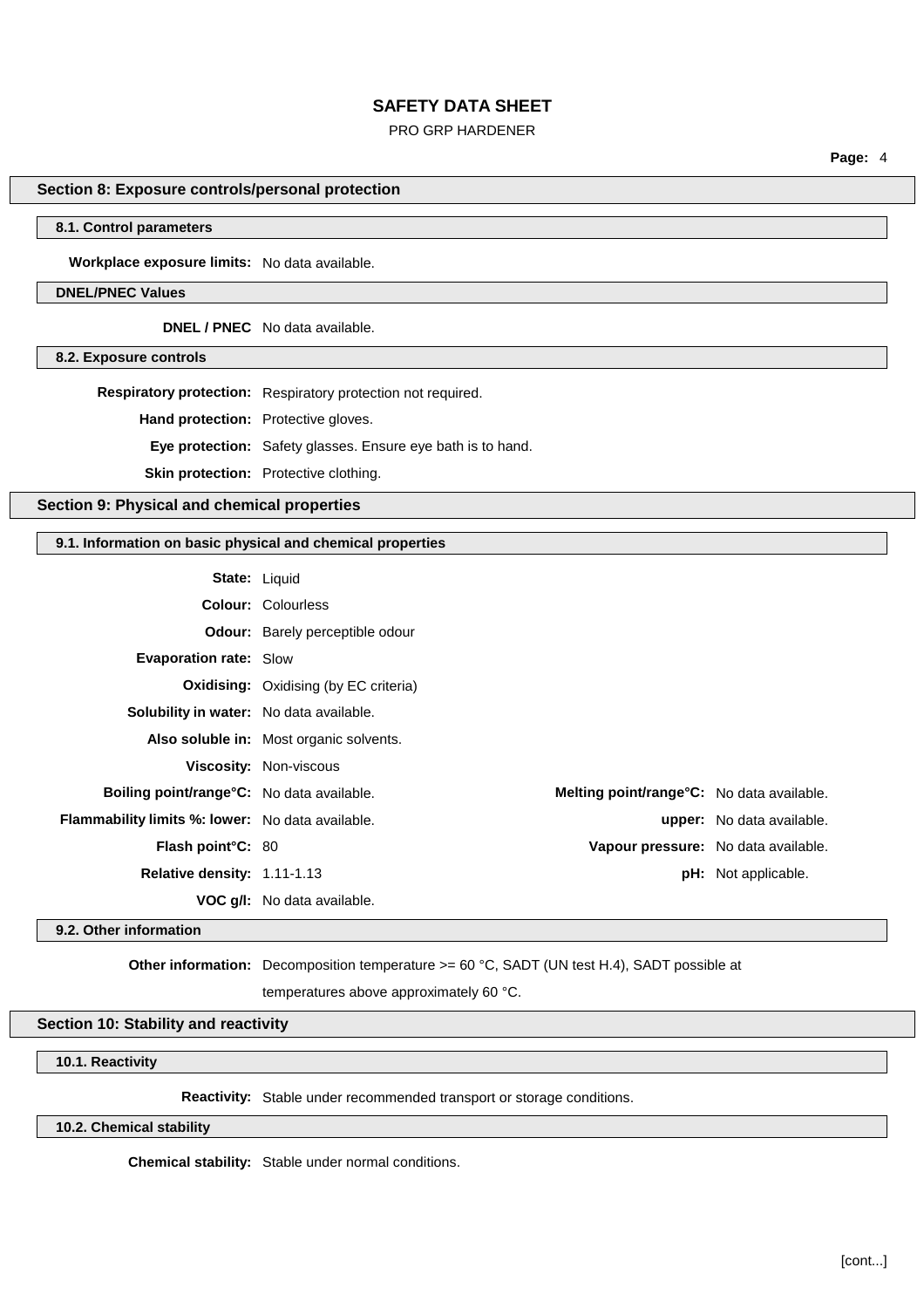### PRO GRP HARDENER

#### **10.3. Possibility of hazardous reactions**

**Hazardous reactions:** Hazardous reactions will not occur under normal transport or storage conditions.

Decomposition may occur on exposure to conditions or materials listed below.

#### **10.4. Conditions to avoid**

**Conditions to avoid:** Heat.

#### **10.5. Incompatible materials**

**Materials to avoid:** Strong oxidising agents. Strong acids.

### **10.6. Hazardous decomposition products**

**Haz. decomp. products:** In combustion emits toxic fumes.

## **Section 11: Toxicological information**

#### **11.1. Information on toxicological effects**

**Toxicity values:**

| Route          | <b>Species</b> | Test | Value | Units |
|----------------|----------------|------|-------|-------|
| <b>VAPOURS</b> | <b>HMN</b>     | LD50 | 4.32  | mq/l  |
| ' ORAL         | <b>HMN</b>     | ∟D50 | 1478  | mg/kg |

**Hazardous ingredients:**

## **HYDROGEN PEROXIDE SOLUTION...100%**

| ' ORL      | <b>MUS</b> | LD50 | <u>_</u> | gm/kg     |
|------------|------------|------|----------|-----------|
| ' ORL      | <b>RAT</b> | LD50 |          | 376 mg/kg |
| <b>SKN</b> | <b>RAT</b> | LD50 | 4060     | mg/kg     |

#### **2-METHYLPENTANE-2,4-DIOL**

| <b>IPR</b> | <b>RAT</b> | <b>LDLO</b> | 1500 | mg/kg |
|------------|------------|-------------|------|-------|
| ORL        | <b>MUS</b> | LD50        | 3097 | mg/kg |
| ORL        | <b>RAT</b> | LD50        | 3700 | mg/kg |

#### **Relevant hazards for product:**

| Hazard                        | Route   | Basis                 |
|-------------------------------|---------|-----------------------|
| Acute toxicity (ac. tox. 4)   | INH ING | Hazardous: calculated |
| Skin corrosion/irritation     | DRM     | Hazardous: calculated |
| Serious eye damage/irritation | OPT     | Hazardous: calculated |

### **Symptoms / routes of exposure**

**Skin contact:** There may be mild irritation at the site of contact.

**Eye contact:** There may be irritation and redness.

**Ingestion:** There may be soreness and redness of the mouth and throat. There may be difficulty

swallowing. Nausea and stomach pain may occur. There may be vomiting. [cont...]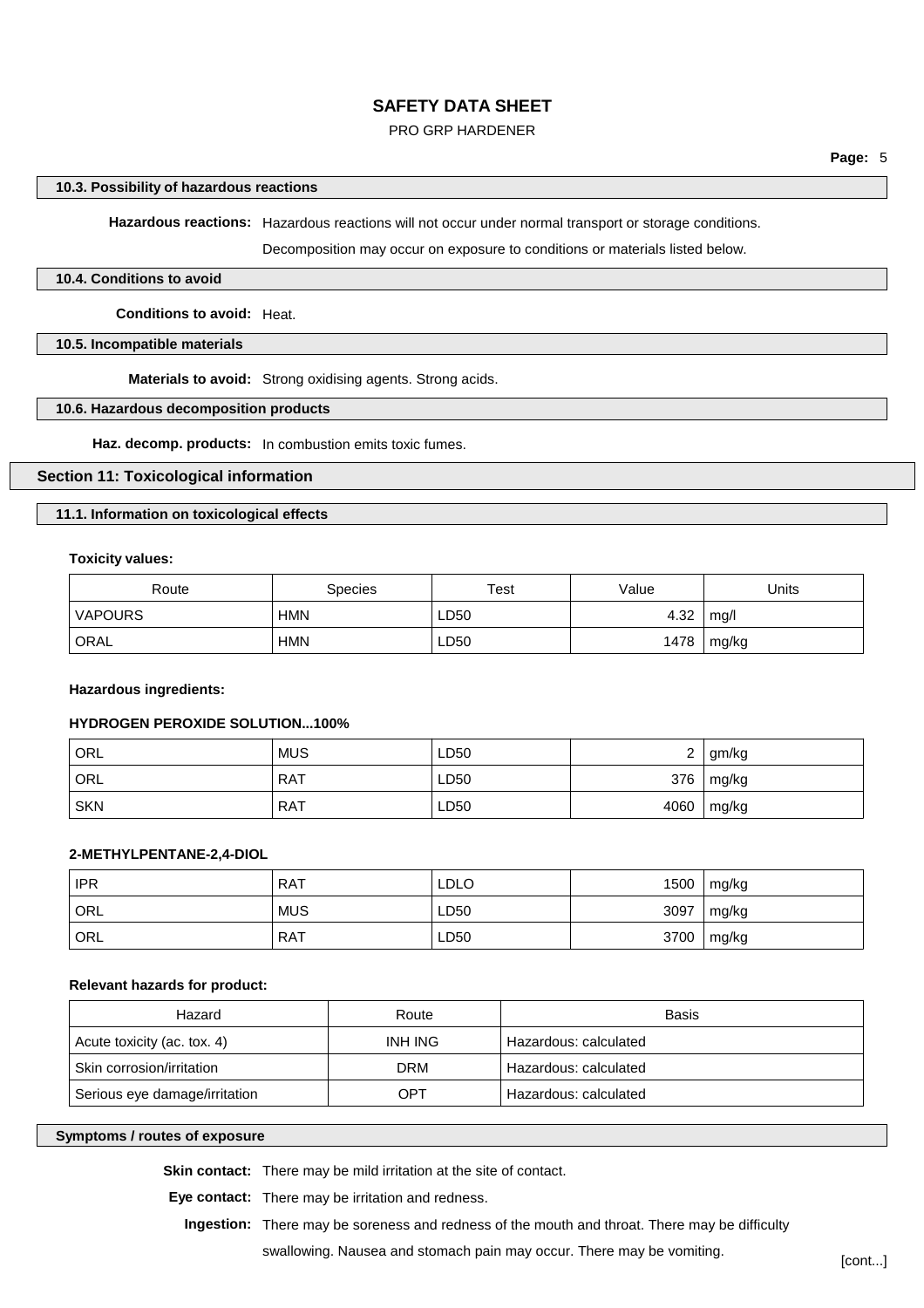### PRO GRP HARDENER

**Page:** 6

**Inhalation:** Absorption through the lungs can occur causing symptoms similar to those of ingestion.

**Delayed / immediate effects:** Immediate effects can be expected after short-term exposure.

## **Section 12: Ecological information**

**12.1. Toxicity**

**Ecotoxicity values:** No data available.

**12.2. Persistence and degradability**

**Persistence and degradability:** Biodegradable.

**12.3. Bioaccumulative potential**

**Bioaccumulative potential:** No bioaccumulation potential.

**12.4. Mobility in soil**

**Mobility:** Readily absorbed into soil.

## **12.5. Results of PBT and vPvB assessment**

**PBT identification:** This product is not identified as a PBT/vPvB substance.

**12.6. Other adverse effects**

**Other adverse effects:** Negligible ecotoxicity.

## **Section 13: Disposal considerations**

### **13.1. Waste treatment methods**

**Disposal operations:** Transfer to a suitable container and arrange for collection by specialised disposal

company.

**NB:** The user's attention is drawn to the possible existence of regional or national

regulations regarding disposal.

## **Section 14: Transport information**

**14.1. UN number**

**UN number:** UN3105

**14.2. UN proper shipping name**

**Shipping name:** ORGANIC PEROXIDE, TYPE D, LIQUID

**14.3. Transport hazard class(es)**

**Transport class:** 5.2

**14.4. Packing group**

**14.5. Environmental hazards**

**Environmentally hazardous:** No **Marine Marine pollutant:** No **Marine Marine Marine Marine pollutant:** No